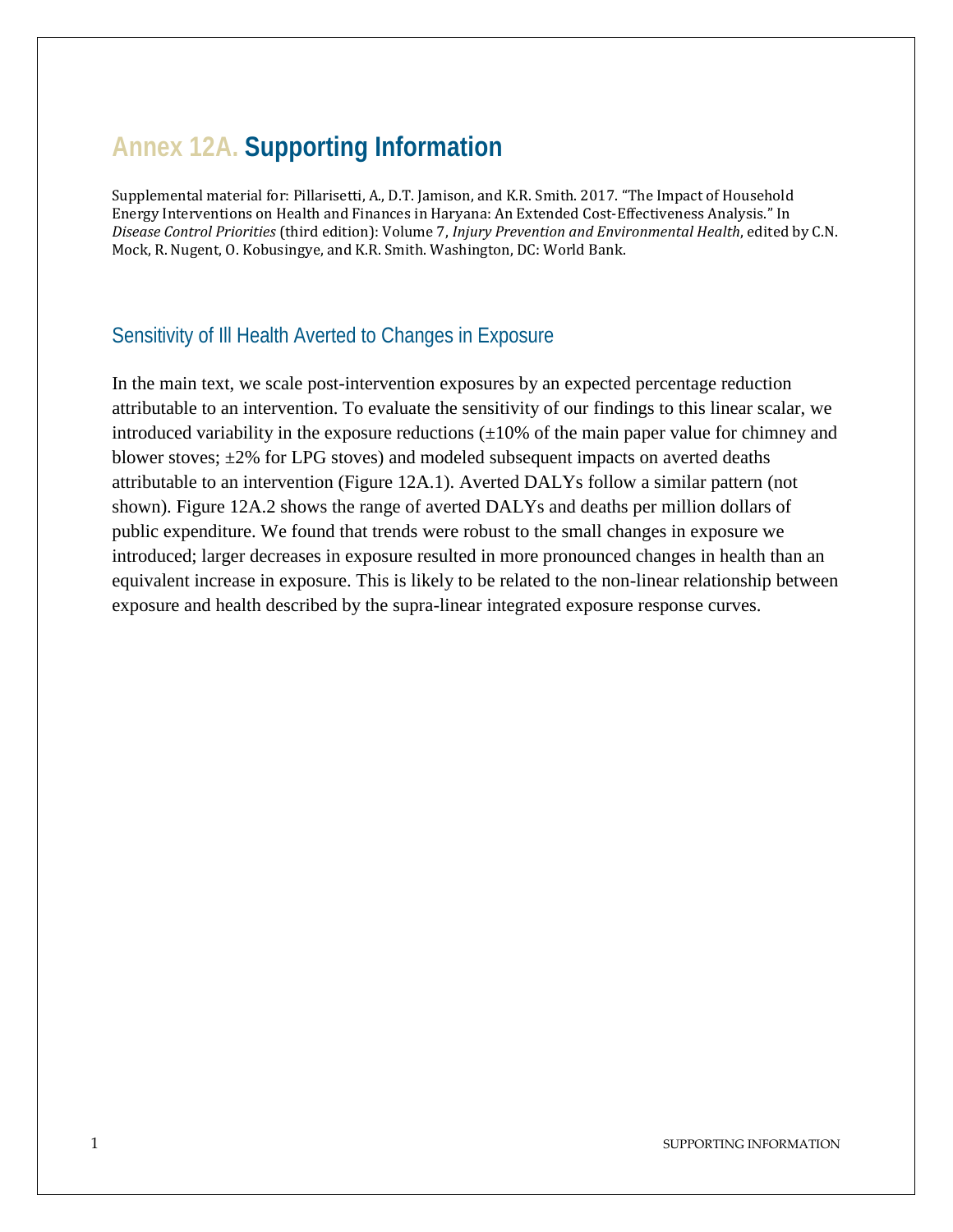

Figure 12A.1 Averted Deaths for Three Classes of Interventions in Haryana, India, under Various Exposure Reduction Scenarios, by Income Quintile

Note: Shaded areas account for uncertainty in background disease conditions and indicate the minimum and maximum avoidable burden for each intervention.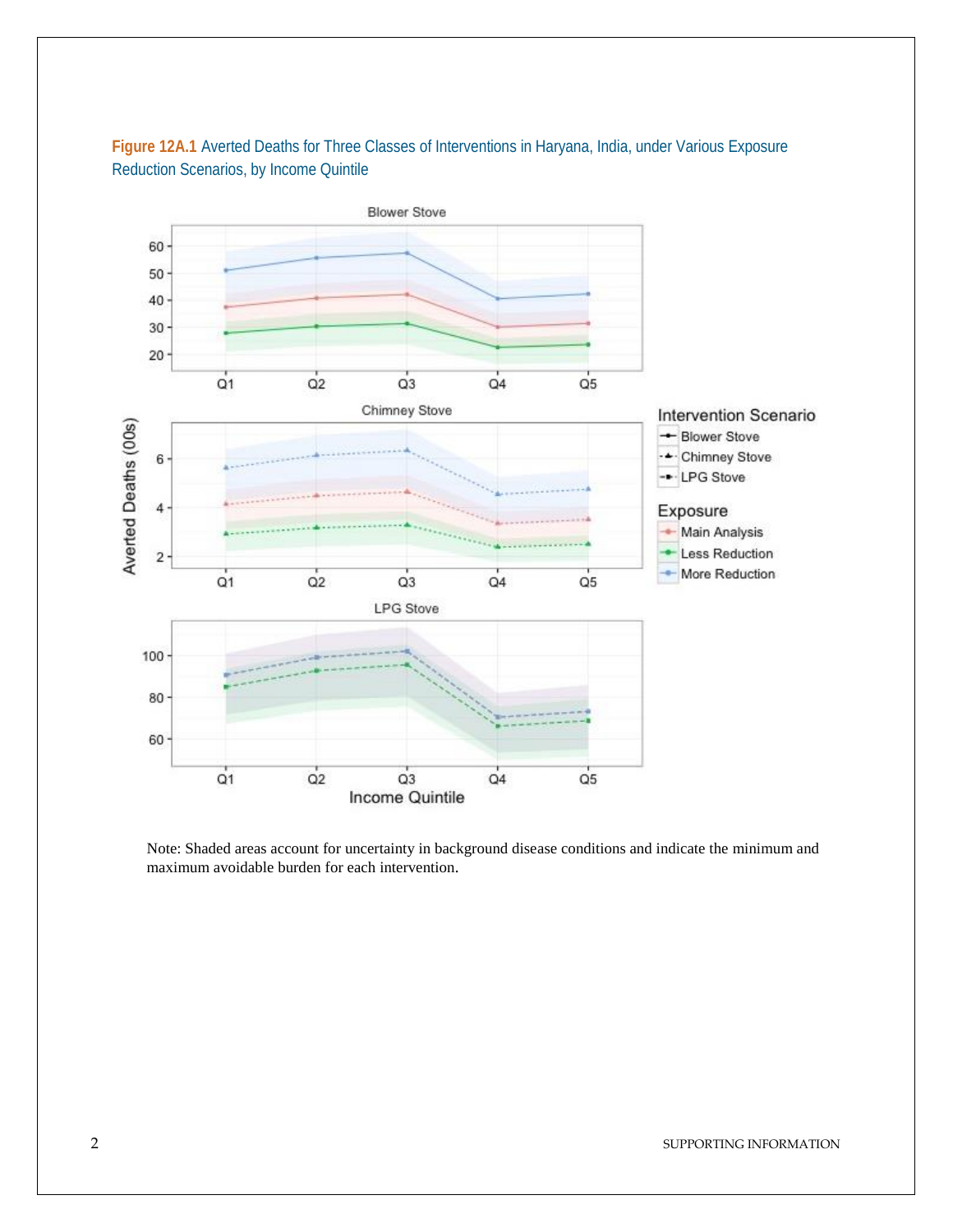

## **Figure 12A.2** Averted Deaths (A) and DALYs (B) per Million Dollars Spent By Income Quintile For Three Classes of Interventions In Haryana, India Over 5-Year Intervention Lifetime and Three Exposure Scenarios

Note: For LPG Scenario 3, gas subsidies given up by income quintiles 4 and 5 result in no expense to the government for intervention in this quintiles; the subsidy is retargeted evenly to income quintiles 1, 2, and 3.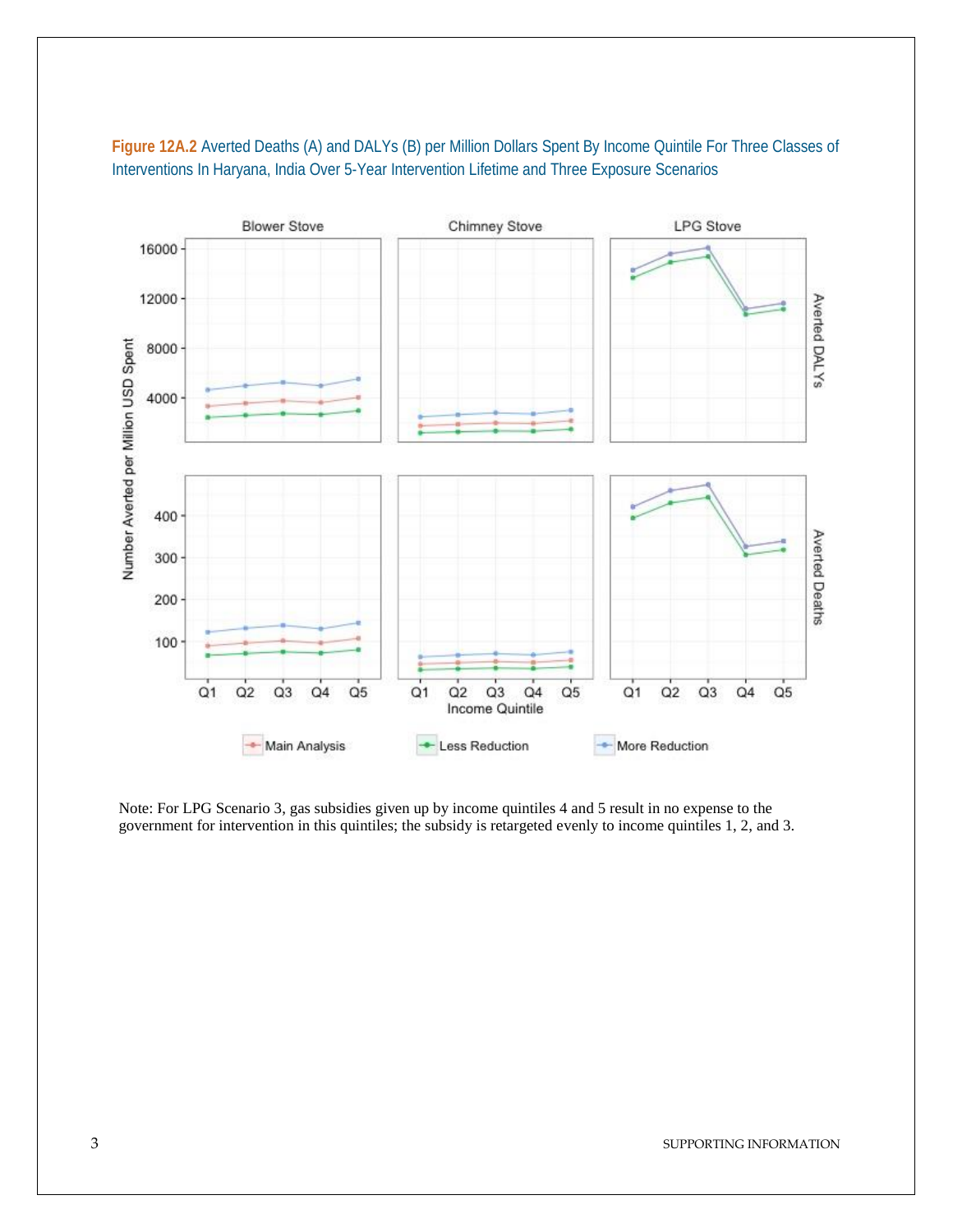## Sensitivity to Adoption/Uptake Parameters

In the main text, we assume that all households in Haryana fully adopt interventions. Experience in Haryana<sup>8</sup> and elsewhere reveals this usually not to be the case, at least initially. As the main analysis shows a marked higher benefit from LPG, Figures \_\_A3 and \_\_A4 show findings for a scenario with a lower but still high adoption of the chimney stove (90%), a moderate adoption of the blower stove (65%), and low adoption of LPG stoves (50%) for comparison. Due to the way HAPIT is structured, averted deaths and DALYs scale linearly with adoption rates. Across all interventions, as the adoption percentage decreases and the number of averted deaths and DALYs decrease, the interventions cost linearly increase from both a private and public perspective. Evaluation of uniform changes in adoption across the three interventions evaluated is not shown.

**Figure 12A.3** Averted deaths (A) and DALYs (B) by income quintile for three classes of interventions in Haryana, India with reduced usage levels as compared to the main analysis. Shaded areas account for uncertainty in background disease conditions and indicate the minimum and maximum avoidable burden.



(A)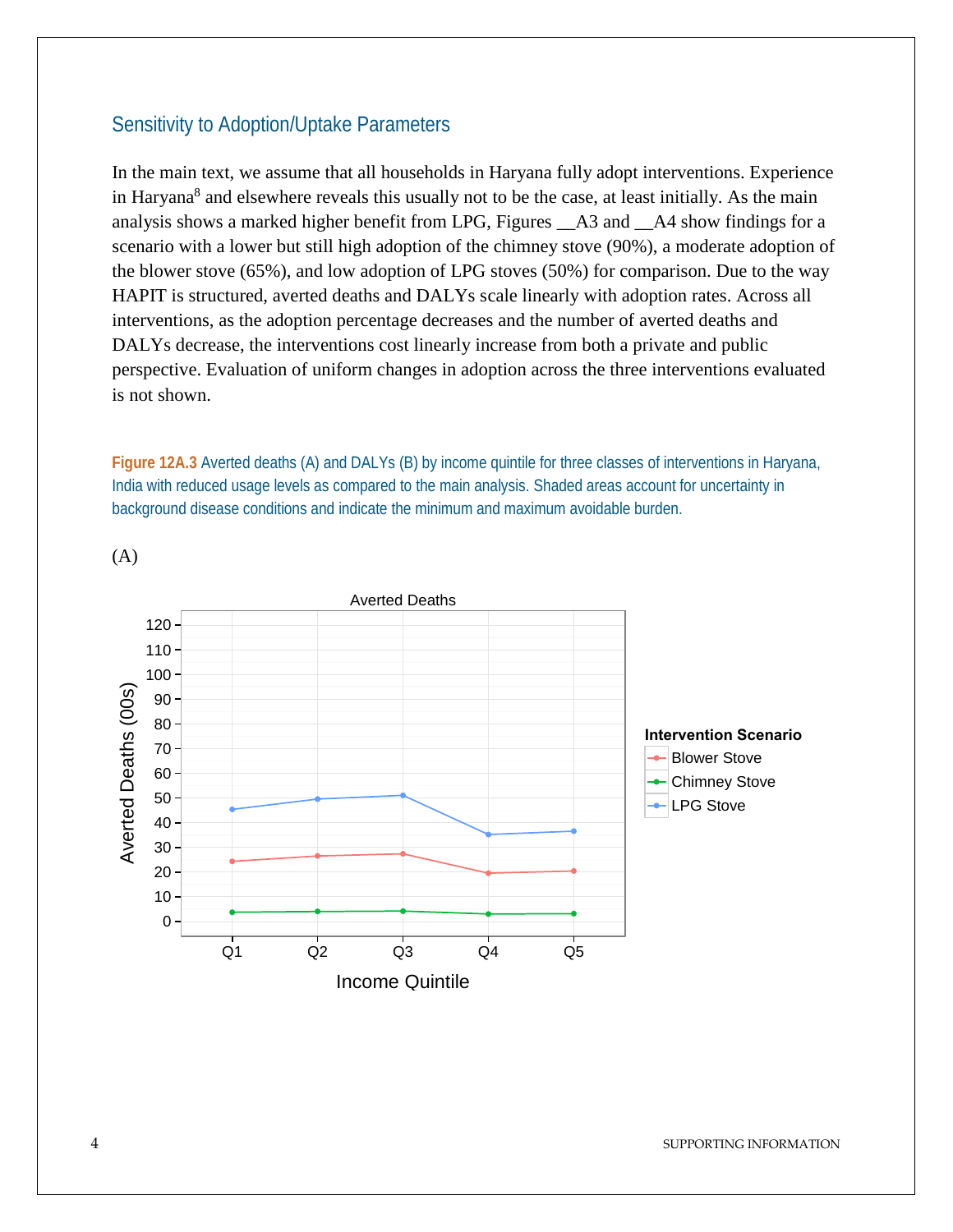

**Figure 12A.4** Deaths and DALYs Averted per 100,000 USD Spent for Reduced-Adoption Scenarios



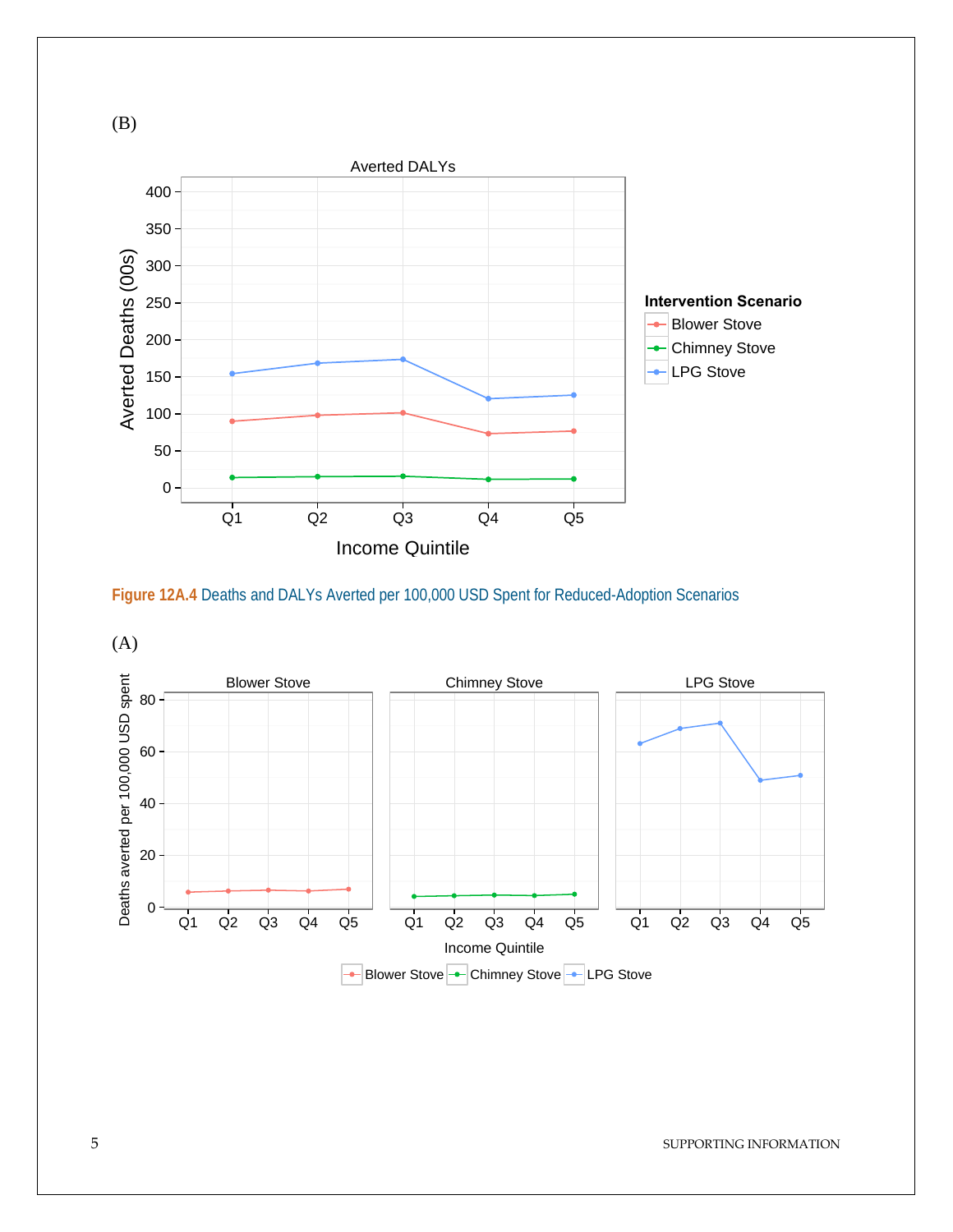

*Sensitivity of findings to the distribution of background disease rates and solid fuel use.* Given the lack of per-quintile disease information in Haryana, we chose to apportion the burden by the fraction of the total Haryana solid fuel using population in a specific quintile. We explored two other ways to distribute disease – first, weighted strictly by population in each quintile and second, through a linear decrease in solid fuel using percentages as wealth increases, starting at 90% for Q1 and decreasing to 60% in Q5. Under the first scenario, our findings indicate increasing benefits as wealth increases, due to the increasing number of people per household in Haryana as wealth increases (Figure 12A.5). Under the second scenario – in which we impose a linear decreasing solid fuel use trend upon quintiles and distribute background disease rates accordingly – trends favoring the poorly quintiles are clear and very pronounced (Figure 12A.6).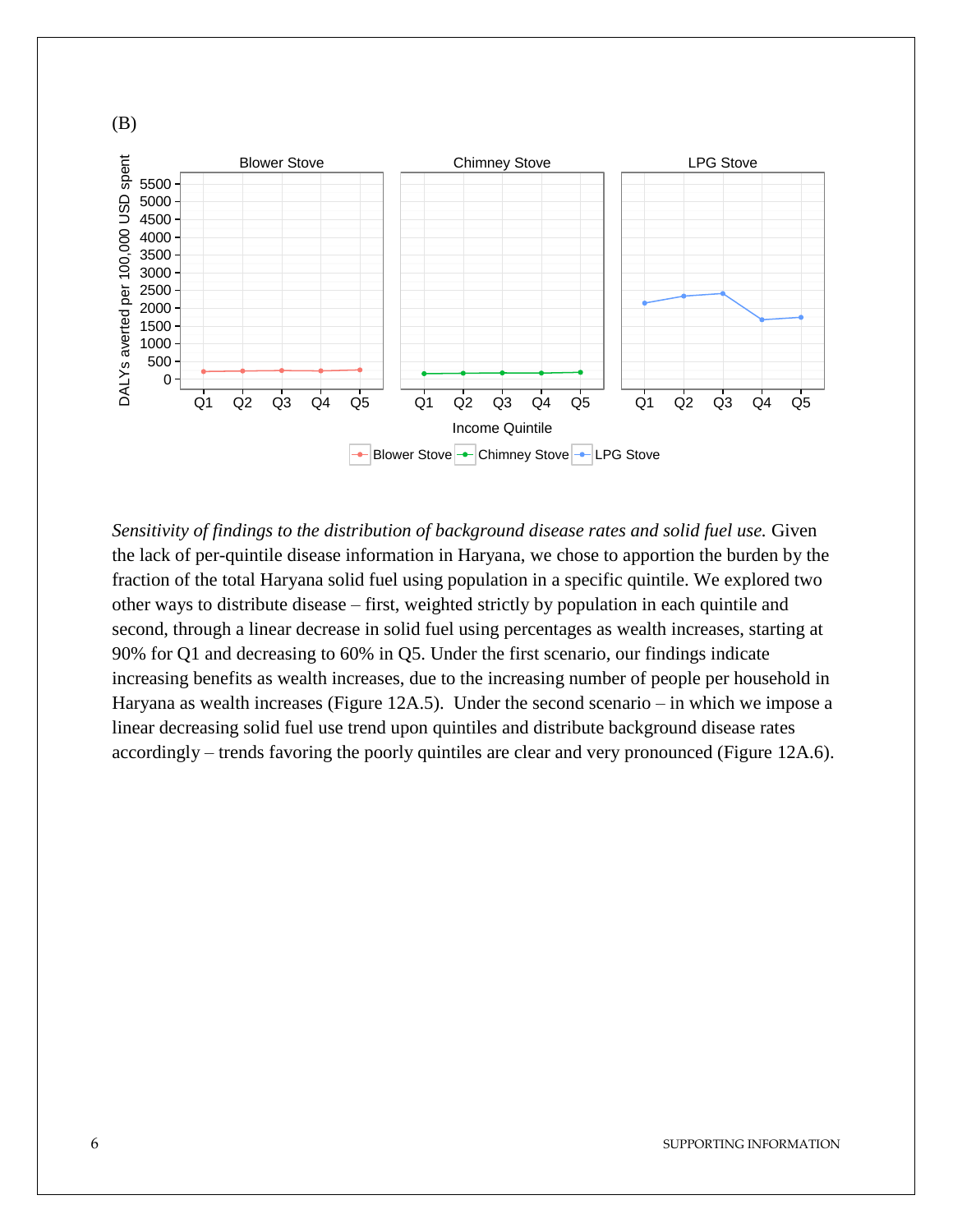



Note: In this figure, the distribution of background disease information is weighted solely by population in the quintile, which in Haryana in 2004-05 increases as wealth increases, according to IHDS.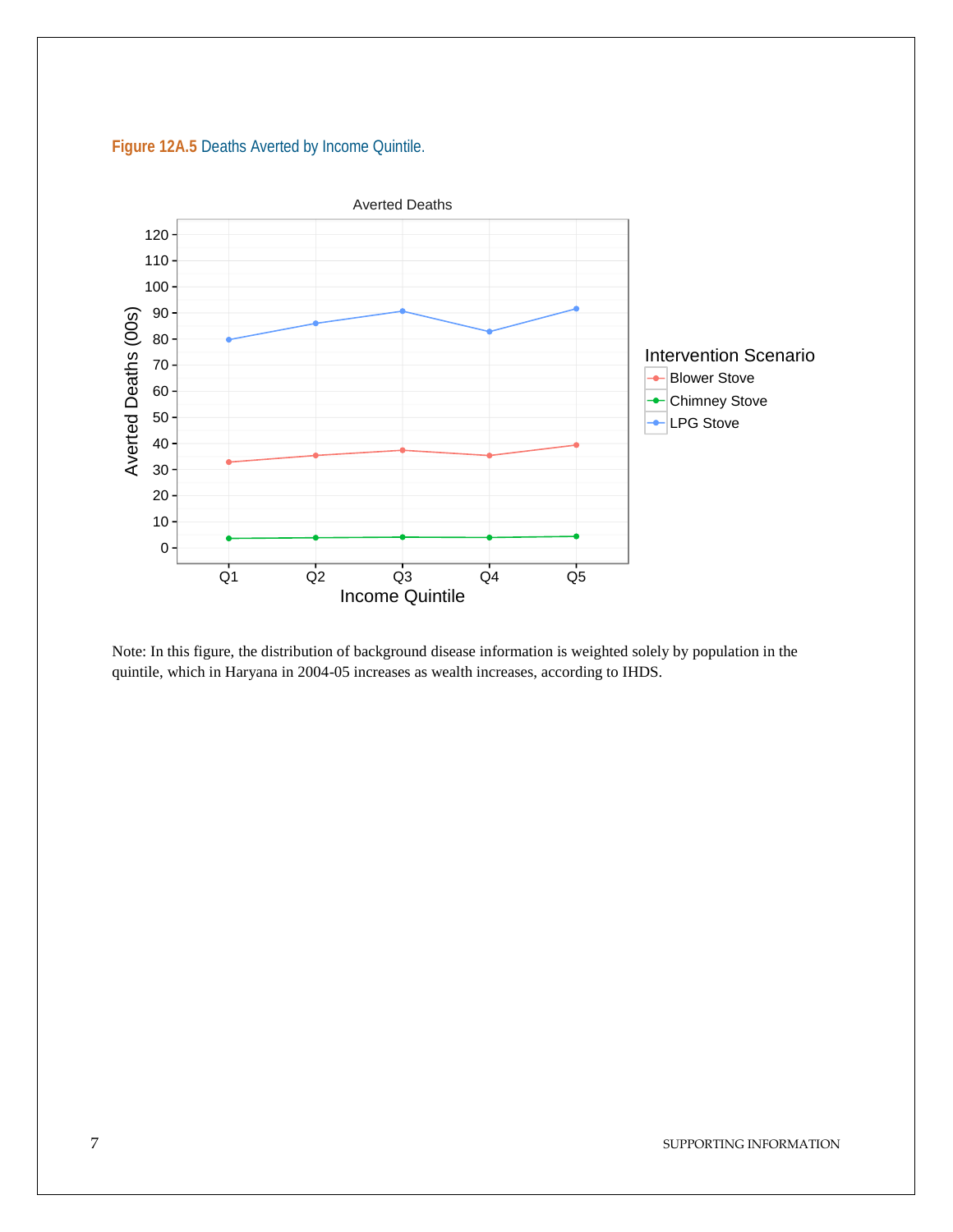**Figure 12A.6 Deaths Averted by Income Quintile** 



Note: In this figure, the distribution of background disease information scales with an imposed linear decrease in solid fuel as wealth increases.

The choice of method for distributing background disease rate has clear and pronounced impacts on the findings of this ECEA. Optimally, reliable background disease information for adults and children under five would be gathered for each income quintile.